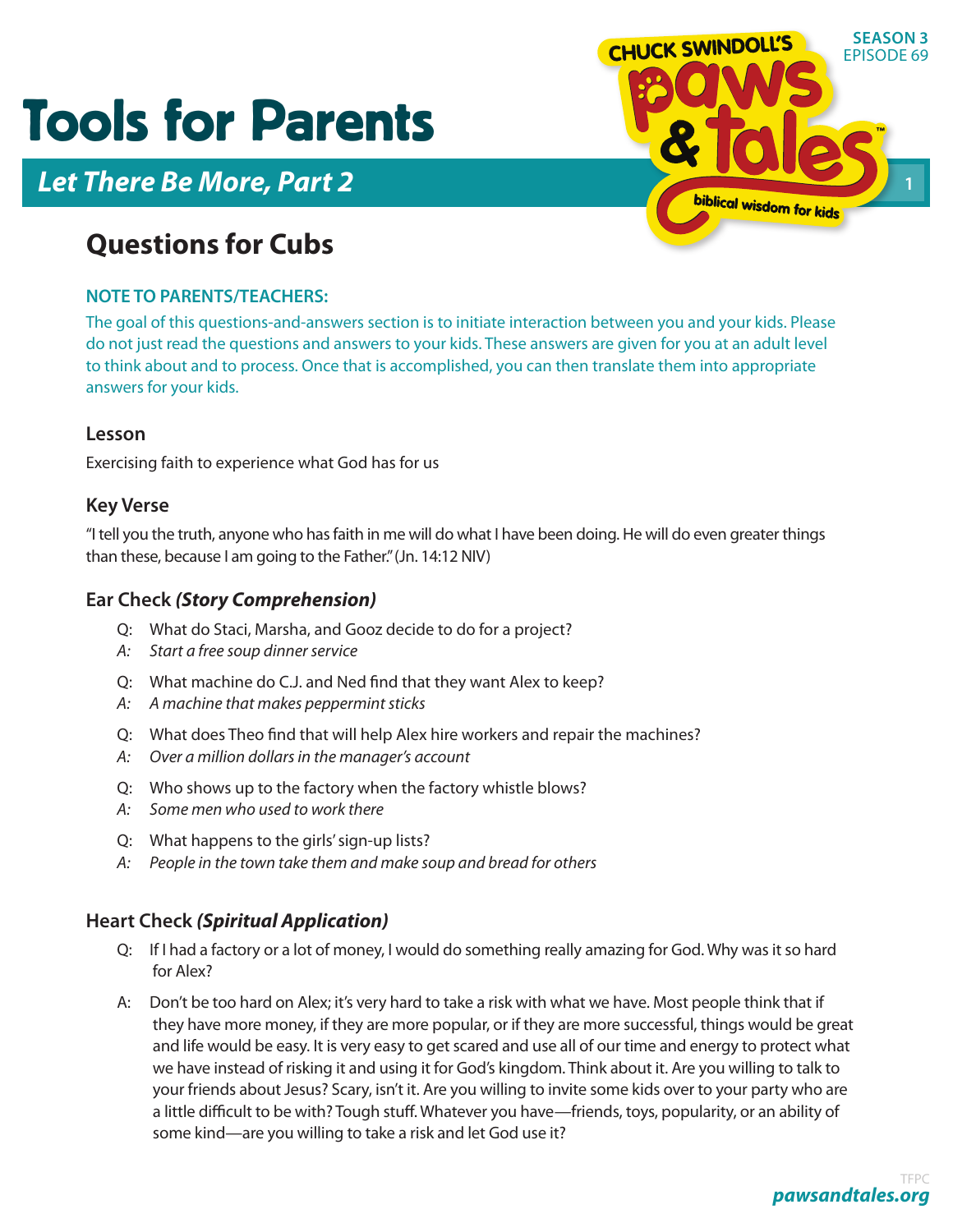# Tools for Parents



## **Questions for Cubs** *Page 2*

- Q: Alex had all kinds of stuff to work with; I don't have anything. How can I serve God when He hasn't given me a factory or a lot of money?
- A: It is easy to see what others have and believe that we don't have enough. Yes. Alex had a lot of stuff. But he didn't see it that way. You have a lot too—but maybe you can't see it. Do you have time to spend with someone who needs a friend? That is more valuable than a treasure to a lonely person. God has given you abilities and resources that are desperately needed by those around you. It's really tempting to only use our gifts to try to become popular, safe, or important. That's just like making bad candies. Take the risk, and let God use the things you have right now. Then you'll see what He can do.

### **"I" Check** *(Personal Application)*

- 1. Alma encouraged the girls to take a step of faith and do a service project. Staci, Marsha, and Gooz learned that a lot of people were blessed because they exercised their faith. Have you ever been a part of a mission trip or service project? What good things did you accomplish? Can you think of other ways that you can put your faith into action?
- 2. Read John 14 and Matthew 17:14-20. Jesus did some amazing things while He was here on earth. He performed miracles, healed the sick, cast out demons, and even brought the dead back to life. But even Jesus' disciples struggled with their faith, and they saw His miracles first-hand. Be encouraged; though exercising your faith is hard, you're not alone. Keep trying. What "mountains" do you have in your life that you would like to overcome? Pray and ask God to give you the faith to overcome them, and then consider taking a step toward facing them.
- 3. Pretend you desperately want to be like a great ballplayer or performer. What things would you do to try to become that type of athlete or artist? Wouldn't you study everything you could about him or her, his background, how she got her start, and what tips he could give for being successful in his field? You would even want to know what she eats for breakfast! Now, instead of pretending to be just like a great ballplayer or performer, imagine that you desperately want to be like Jesus. What would you do? As Christians, we are called by God to become more like Christ in every way, and the Holy Spirit works in us to make that happen. What changes do you think the Holy Spirit wants to make in you to make you more like Jesus?